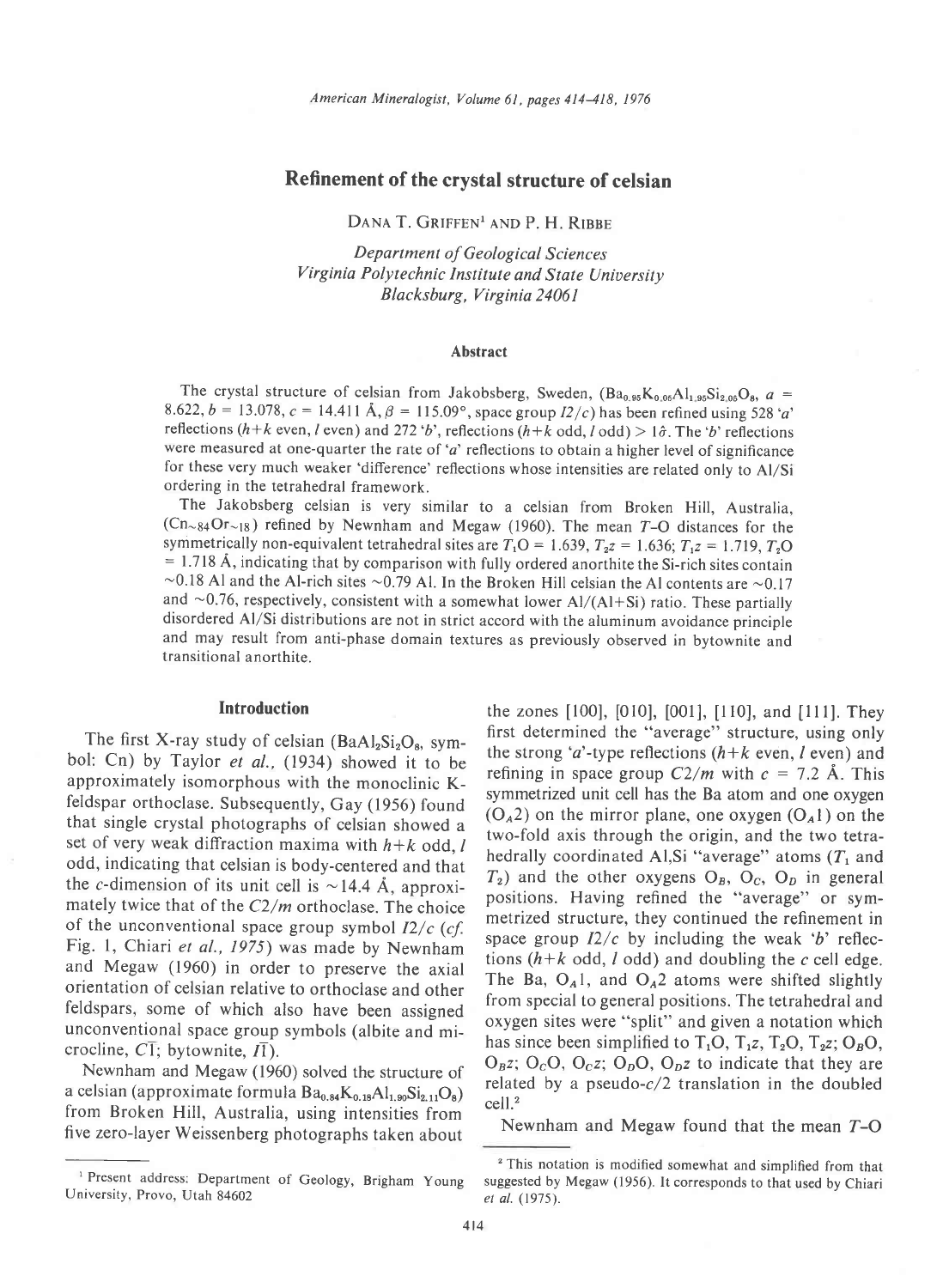bond lengths at  $T_1O$  and  $T_2Z$  (1.639 and 1.635Å) and at  $T_2$ O and  $T_1$ z (1.712 and 1.717 Å) indicated a highly ordered Al/Si distribution in celsian. In fact, since the variable  $\nu$  coordinate of the Ba atom remained 0.0000, indicating that the atom is located on the glide plane, it was evident that the weak  $b'$  reflections and the doubling of the  $c$  cell dimension resulted only from ordering of Al and Si atoms.

A recent refinement of a synthetic  $I2/c$  strontium feldspar ( $SrAl<sub>2</sub>Si<sub>2</sub>O<sub>8</sub>$ , symbol: Srf) by Chiari et al. (1975) indicated that the smaller Sr cation was significantly shifted off the c-glide ( $y = 0.0020$  [1]). The mean T-O bond lengths ( $T_1O = 1.626$ ;  $T_2z = 1.630$ ;  $T_2O = 1.735$ ;  $T_1z = 1.732 \text{ Å}$ ), when compared to the grand mean Si-O bond length of l.6l4A and Al-O bond length of  $1.747\text{\AA}$  in ordered anorthite (Wainwright and Starkey, 1971) suggest  $\sim$ 10 percent Si in the Al-rich and  $\sim$  10 percent Al in the Si-rich sites in Srf. By analogy there is  $\sim$  24 percent Si in the Al-rich and  $\sim$ 17 percent Al in the Si-rich sites in the Broken Hill celsian, consistent with its  $\text{Cn}_{84}\text{Or}_{18}$ composition.

It is the purpose of this refinement to provide precise structural data for a nearly pure celsian, for comparison with other aluminosilicate feldsfar-type compounds ( $I2/c$  Srf and ordered  $\overline{PI}$  anorthite) and with synthetic  $S_{\rm r}Ga_2Si_2O_8$  and  $BaGa_2Si_2O_8$ , both of which crystallize in space group  $I2/c$  and have similar highly ordered framework structures (Calleri and Gazzoni, 1975). Table I contains the crystal data for these compounds.

#### Experimental methods

The crystal used in this study was a clear cleavage fragment (60  $\times$  60  $\times$  70 $\mu$ m) from Jakobsberg, Sweden. It was provided by Mr. Timothy Grove from specimen #10062 of the Harvard Mineralogical Museum. Electron microprobe analysis indicated the approximate formula to be  $Ba_{0.95}K_{0.05}Al_{1.95}Si_{2.05}O_8$  $(Cn_{\sim}95Or_{\sim}5)$ , which is similar to that of other celsians from the same locality studied by Gay and Roy (1968). The lattice parameters, listed in Table I with those of previously refined  $M^{2+}T_2^{3+}T_2^{4+}O_8$  feldspartype structures, were determined by least-squares refinement using 24 reflections measured on a fullyautomated Picker four-circle diffractometer. They are within the range of those determined by Gay and Roy for other Jakobsberg celsians.

The computer programs used in this study, as listed in the World List of Crystallographic Computer Programs (Third Edition) were DATALIB, oR xFLS3, and OR FFE3. A total of 1054 intensities  $(557 'a'$  and 497 'b' reflections) were measured using Zr-filtered Mo $K_{\alpha}$ radiation in the range  $0.1 \le \sin\theta / \lambda \le 1.2$  for 'a' reflections and  $0.1 \le \sin\theta/\lambda \le 1.0$  for 'b' reflections; 'a' reflections were scanned at  $1.0^{\circ}2\theta/\text{min}$ , and the weaker 'b' reflections at  $0.25^{\circ}2\theta$ /min. In order to place the 'a' and 'b' reflections on the same scale, 20 weak 'a' reflections were measured at  $0.25^{\circ}2\theta/\text{min}$ , and 20 strong 'b' reflections were measured at  $1°2θ$ /min. The best-fit conversion factor for scaling the raw 'b' intensities to a  $1^{\circ}2\theta/\text{min}$  scan rate was then deter-

|                  | Celsian<br>$\left(\text{cn}_{\gamma 95}\text{Or}_{\gamma 5}\right)$ | Celsian<br>$\frac{\text{(Cn}_{184}\text{or}_{18}\text{)}}{}$ | $Sral2Si2O8$ | $CaA1_2Si_2O_8$  | $s_{r}$ Ga <sub>2</sub> Si <sub>2</sub> O <sub>8</sub> | $BaGa_2Si_2O_8$ |
|------------------|---------------------------------------------------------------------|--------------------------------------------------------------|--------------|------------------|--------------------------------------------------------|-----------------|
| Source,          |                                                                     |                                                              |              |                  |                                                        |                 |
| reference*       | (1)                                                                 | (2)                                                          | (3)          | (4)              | (5)                                                    | (6)             |
| Space group      | I2/c                                                                | I2/c                                                         | I2/c         | $P/\overline{1}$ | I2/c                                                   | I2/c            |
| α                | $8.622(4)$ **                                                       | 8.627                                                        | 8.388(3)     | 8.173(1)         | 8.481(2)                                               | 8.727(5)        |
| Ъ                | 13.078(6)                                                           | 13.045                                                       | 12.974(4)    | 12.869(1)        | 13.142(2)                                              | 13.240(6)       |
| $\boldsymbol{c}$ | 14,411(8)                                                           | 14,408                                                       | 14.263(6)    | 14.165(1)        | 14.444(3)                                              | 14.608(6)       |
| $\alpha$         | 90                                                                  | 90                                                           | 90           | 93.11(1)         | 90                                                     | 90              |
| β                | 115.09(2)                                                           | 115.2                                                        | 115.2(1)     | 115.91(1)        | 115.48(4)                                              | 115.00(6)       |
| Υ                | 90                                                                  | 90                                                           | 90           | 91.26(1)         | 90                                                     | 90              |
| Volume           | 1471.6                                                              | 1467.0                                                       | 1404.4       | 1337.7           | 1453.3                                                 | 1530.0          |

TABLE 1. Crystal data for  $M^{2+}T_2^{4+}T_2^{4+}O_8$  feldspar-type compounds

\*(1) Jakobsberg, Sweden, this work; (2) Broken Hill, N.S.W., Newham and Megaw<br>(1960)--standard errors not determined; (3) synthetic, Chiari et al. (1975); (4) Val Pasmeda, Italy, Wainwright and Starkey (1971); (5) synthetic, Calleri

and Gazzoni (1975).

\*\*e.s.d.'s, given in parentheses, refer to last decimal place.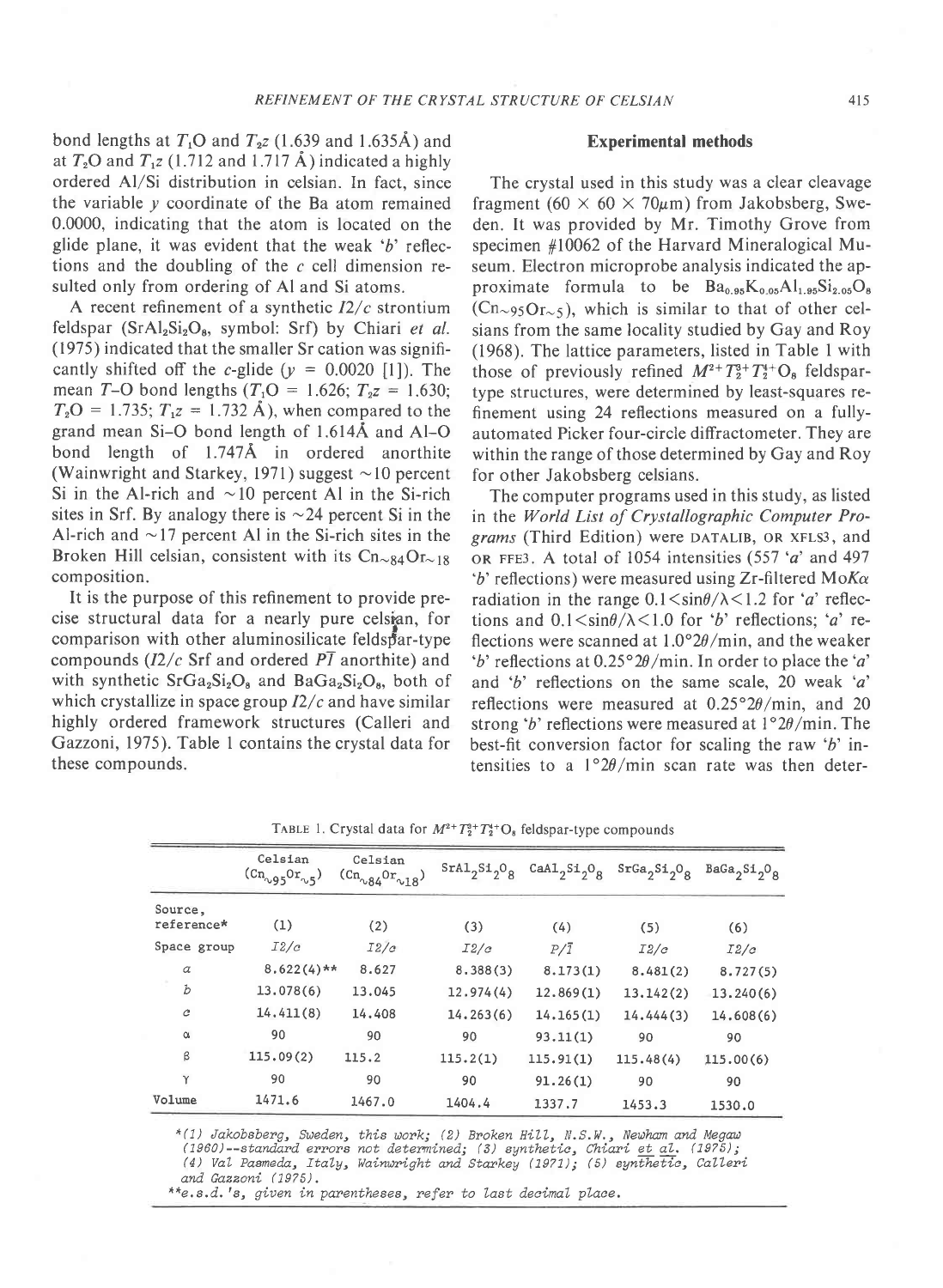mined, and the 'b'  $|F_{obs}|$  were later multiplied by it during the refinement. Lorentz-polarization and absorption corrections ( $\mu_1 = 61.3$  cm<sup>-1</sup>) based on the actual crystal shape were applied using the data reduction program DATALIB. Of the measured intensities 538'a' and 331 'b' reflections had non-zero values of  $|F_{obs}|$ ; of these, 528 and 272, respectively, had  $|F_{obs}|$  values greater than  $\hat{i}$ , where  $\hat{\sigma}$  is the estimated standard error of the observation; only the statistically observed measurements were included in the refinement.

Refinement of the structure was carried out in space group  $I2/c$  with the full-matrix least-squares computer program oR xFLS3. The final atomic coordinates of Newnham and Megaw (1960) were used as starting parameters. The  $|F_{\text{obs}}|$  were weighted proportionally to  $1/\hat{\sigma}^2$ .

Using isotropic temperature factors for all atoms, the refinement converged to an unweighted residual of 0.049 ( $wR = 0.052$ ). Upon attempting refinement with anistropic temperature factors, the R-value dropped to 0.037, but the thermal parameter for  $O<sub>A</sub>1$ became non-positive definite. Careful examination of the data disclosed a single obviously erroneous 'b' reflection (077;  $|F_{\text{obs}}| = 42$ ,  $F_{\text{calc}} = 3$ ). Removal of this reflection permitted full anisotropic refinement. The final unweighted residual for reflections with  $|F_{\text{obs}}| > 1\hat{\sigma}$  was 0.034 (wR = 0.037). The inclusion of all 869 non-zero intensities yielded  $R = 0.037$  (wR = 0.045).  $|F_{\text{obs}}|$  and  $F_{\text{calc}}$  values are listed in Table 2.<sup>3</sup>

Atomic coordinates, temperature factors, and r.m.s. components of thermal displacement with thermal ellipsoid orientations are listed in Tables 3 and 4. Table 5 contains the important interatomic distances and angles calculated using the crystallographic function and error program oR FFE3. It is worth noting that the removal of the erroneous 'b' reflection mentioned above had a marked effect on the calculated interatomic distances. The calculated (Si-O) increased and (Al-O) decreased by 0.013A, while the esd's of all distances decreased by approximately 30 percent.

#### **Discussion**

### Ordering in the tetrahedral sites of celsian analogs

Anorthite,  $CaAl<sub>2</sub>Si<sub>2</sub>O<sub>8</sub>$ , has frequently served as a standard for the determination of ordering in alu-

|  |  |  |  |  | TABLE 3. Fractional atomic coordinates |
|--|--|--|--|--|----------------------------------------|
|--|--|--|--|--|----------------------------------------|

| $0.2827(1)$ *<br>0.0000(1)<br>.1820(2)<br>.1830(2)<br>.1214(2) | 0.0653(0)<br>.1103(2) |                                                                                          |
|----------------------------------------------------------------|-----------------------|------------------------------------------------------------------------------------------|
|                                                                |                       |                                                                                          |
|                                                                |                       |                                                                                          |
|                                                                | .6148(2)              |                                                                                          |
|                                                                | .1730(2)              |                                                                                          |
| .1163(2)                                                       | .6743(2)              |                                                                                          |
| .1377(4)                                                       | $-.0002(5)$           |                                                                                          |
| $-.0003(5)$                                                    | .1438(4)              |                                                                                          |
| .1368(5)                                                       | .1119(5)              |                                                                                          |
| .1370(5)                                                       | .6136(5)              |                                                                                          |
| .3062(5)                                                       | .1210(5)              |                                                                                          |
| .3120(5)                                                       | .6312(5)              |                                                                                          |
|                                                                | .1958(5)              |                                                                                          |
|                                                                | .7017(5)              |                                                                                          |
|                                                                |                       | .1296(5)<br>.1231(5)<br>*e.s.d.'s, given in parentheses,<br>refer to last decimal place. |

minosilicate feldspars. Its Al:Si ratio is l:1, and every oxygen atom forms a bridge between an  $AIO<sub>4</sub>$  and an SiO<sub>4</sub> tetrahedron. The mean Al-O distance in ordered anorthite is 1.747A; the mean Si-O distance is 1.614Å (Wainwright and Starkey, 1971). Recently, the structures of two  $I2/c$  celsian analogs, both of them synthetic compounds containing Ga and Si in a l: I ratio, have been refined by Calleri and Gazzoni (1975), and one of them,  $SrGa<sub>2</sub>Si<sub>2</sub>O<sub>8</sub>$ , has mean Si-O and Ga-O distances of 1.614 and l.82lA, respectively. By comparison with anorthite, Si is presumed to be completely ordered into the  $T_1O$  and  $T_2z$  sites, and Ga must therefore be ordered into  $T_1z$  and  $T_2O$ . By contrast, the mean Si-O and Ga-O distances in  $BaGa<sub>2</sub>Si<sub>2</sub>O<sub>8</sub>$  are 1.634Å and 1.805Å, respectively, strongly suggesting partial  $Ga/Si$  disorder.

In 1962 Megaw et al. pointed out that it is statistically invalid to base conclusions about ordering on mean bond length differences which are of the same order of magnitude as the r.m.s. deviations of individual bond lengths from those means. Because the differences between corresponding mean bond lengths in the two gallosilicates are approximately equal to the r.m.s. values for bond length deviations  $(\sim 0.02$ A), and because the temperature factors of the tetrahedral atoms are smaller than those in anorthite (Wainwright and Starkey, l97l) and similar to each other, Calleri and Gazzoni have concluded that the postulate of partial disorder in their  $BaGa<sub>2</sub>Si<sub>2</sub>O<sub>8</sub>$  is unnecessary.

At least three circumstances speak against their conclusion. First, with one exception the temperature factors for the T-atoms of  $Cn_{95}Or_{5}$ , which must

<sup>3</sup> To obtain a copy of this table, order Document AM-76-017 from the Business Office, Mineralogical Society of America, 1909 K Street, N.W, Washington, D.C. 20006. Please remit \$1.00 in advance for the microfiche.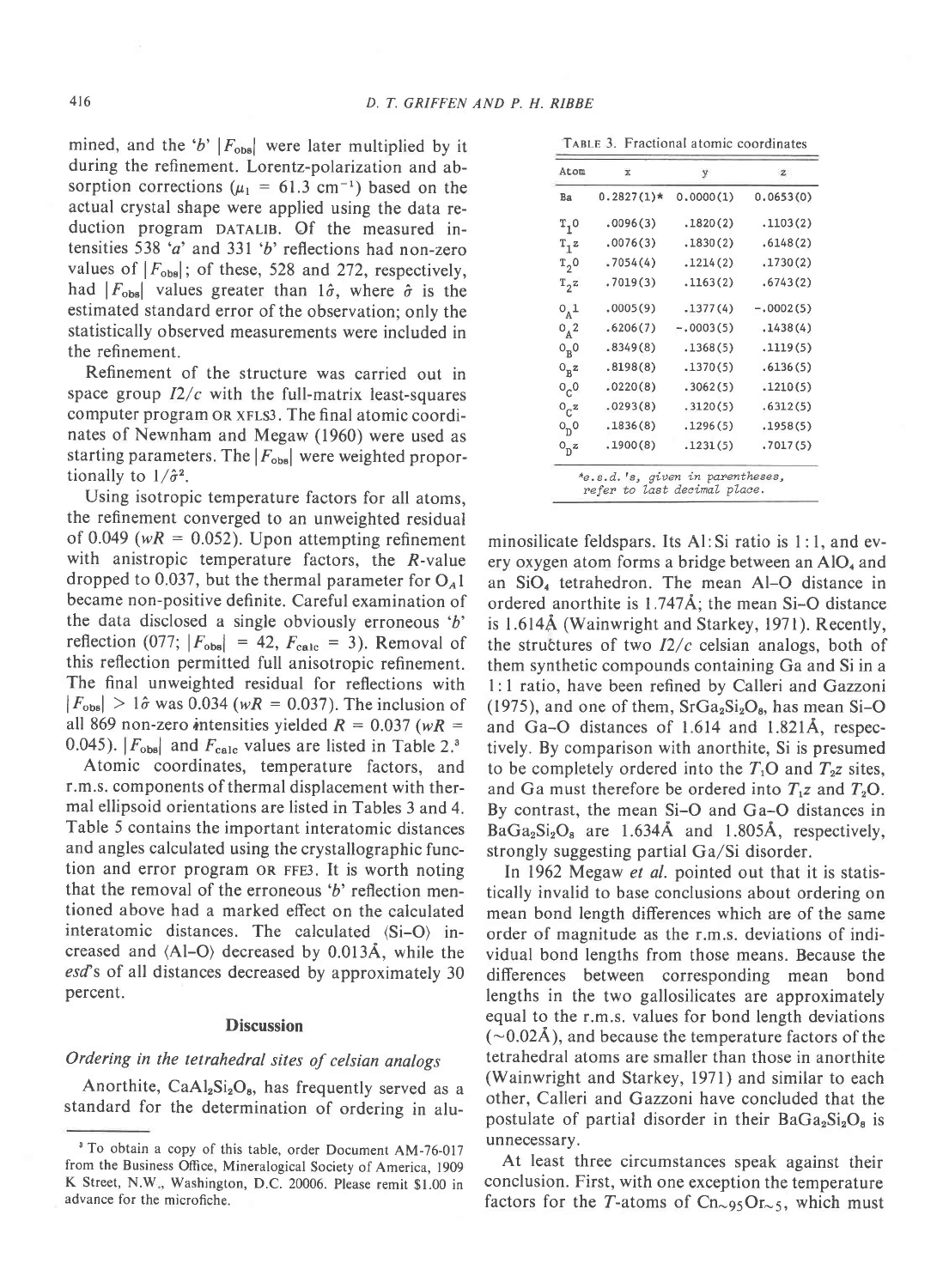TABLE 4. Isotropic and anisotropic temperature factors

|                    |                                                                                                                |                        |              |                 |                                  | Anisotropic temperature factors $(x 104)$ |              |
|--------------------|----------------------------------------------------------------------------------------------------------------|------------------------|--------------|-----------------|----------------------------------|-------------------------------------------|--------------|
| Atom               | B(A)                                                                                                           | $\beta_{11}$           | $\beta_{22}$ | $\beta$ 33      | $\beta_{12}$                     | $\beta_{13}$                              | $\beta_{23}$ |
| Ba                 | $0.99(1)*$                                                                                                     | 28(1)                  | 14(1)        | 19(1)           | $-1(1)$                          | 7(1)                                      | $-1(1)$      |
| $T_1$ 0            | 0.70(5)                                                                                                        | 28(5)                  | 9(2)         | 12(2)           | $-1(3)$                          | 8(2)                                      | $-1(2)$      |
| $T_1$ z            | 0.49(5)                                                                                                        | 13(5)                  | 7(2)         | 8(2)            | $-4(3)$                          | 2(3)                                      | 0(2)         |
| $T_2^0$            | 0.51(5)                                                                                                        | 22(5)                  | 4(2)         | 9(2)            | 3(3)                             | 5(3)                                      | 1(2)         |
| $T_2^z$            | 0.54(5)                                                                                                        | 16(4)                  | 7(2)         | 10(2)           | $-1(3)$                          | 4(2)                                      | 1(2)         |
| 0 <sub>A</sub> 1   | 0.70(10)                                                                                                       | 47(9)                  | 5(3)         | 8(3)            | $-5(7)$                          | 6(5)                                      | 0(4)         |
| $0_A^2$            | 0.84(10)                                                                                                       | 31(9)                  | 2(3)         | 22(4)           | 8(6)                             | 5(5)                                      | 4(4)         |
| $0_B^0$            | 1.40(13)                                                                                                       | 64(14)                 | 15(4)        | 27(5)           | $-11(6)$                         | 22(7)                                     | $-2(4)$      |
| $0_B^2$            | 1.04(12)                                                                                                       | 39(12)                 | 9(4)         | 16(4)           | 4(6)                             | 4(6)                                      | $-1(3)$      |
| O <sub>C</sub>     | 1.21(13)                                                                                                       | 55(13)                 | 9(4)         | 22(5)           | $-3(6)$                          | 12(7)                                     | 1(4)         |
| $O_{C}z$           | 1.08(12)                                                                                                       | 24(12)                 | 19(4)        | 22(4)           | $-1(6)$                          | 16(6)                                     | 4(4)         |
| 0 <sub>D</sub> 0   | 1.13(12)                                                                                                       | 38(12)                 | 19(4)        | 17(4)           | $-2(6)$                          | 6(6)                                      | $-3(4)$      |
| $0$ <sub>D</sub> z | 1.14(12)                                                                                                       | $41(12)$ $22(5)$       |              | 16(5)           | 8(6)                             | 12(6)                                     | 3(4)         |
|                    | r.m.s. components of thermal displacement along principal<br>axes (r) and thermal ellipsoid orientation for Ba |                        |              |                 |                                  |                                           |              |
|                    | r                                                                                                              | r.m.S.<br>displacement |              |                 | Angle $(°)$ with respect to<br>b |                                           |              |
|                    |                                                                                                                |                        |              | $\alpha$        |                                  | c                                         |              |
|                    | 1                                                                                                              | 0.093(2)               |              | 27(3)           | 84(5)                            | 89(2)                                     |              |
|                    | 2<br>$\overline{3}$                                                                                            | 0.109(2)<br>0.133(1)   |              | 81(4)<br>115(2) | 169(4)<br>99(4)                  | 99(4)<br>9(4)                             |              |

necessarily be partially disordered due to its composition, are also lower than any of those for tetrahedral sites in anorthite and are similar to each other. Arguments based on comparisons of temperature factors from one structure and composition to another are tenuous in any case. Second, (Si-O) increases from  $SrGa_2Si_2O_8$  to  $BaGa_2Si_2O_8$  by about the same amount that (Ga-O) decreases, a highly fortuitous circumstance if  $BaGa<sub>2</sub>Si<sub>2</sub>O<sub>8</sub>$  is not partially disordered. Third, Phillips and Kroll (personal communication) have completed the refinement of another synthetic  $BaGa_2Si_2O_8$  in which the  $\langle Si-O \rangle$  distances are shorter and the  $\langle Ga-O \rangle$  distances are longer than in the specimen of Calleri and Gazzoni. Statistical theory notwithstanding, it would seem reasonable to postulate  $\sim$ 10 percent disorder in this structure.

A similar degree of disorder was observed in one synthetic  $SrAl<sub>2</sub>Si<sub>2</sub>O<sub>8</sub>$  (Chiari et al., 1975), but another synthesized by Pentinghaus and investigated by Kroll and Phillips (personal communication) shows weak 'c'  $(h+k$  even, l odd) and 'd'  $(h+k$  odd, l even) reflections indicative of space group  $\overline{PI}$  and (possibly) complete Al/Si order. This specimen would be analogous to  $P\overline{1}$  anorthite, CaAl<sub>2</sub>Si<sub>2</sub>O<sub>8</sub>, which has always proven to be completely ordered (Megaw et al., 1962;

Wainwright and Starkey, 1971; Czank, 1973; Foit and Peacor, 1973; J. R. Smyth, personal communication).

|  | TABLE 5. Interatomic distances $(\hat{A})$ and angles $(°)$ |  |  |  |  |  |  |
|--|-------------------------------------------------------------|--|--|--|--|--|--|
|--|-------------------------------------------------------------|--|--|--|--|--|--|

|                                      | $T-0$<br>distances                            |                                                                            | $0 - 0$<br>distances | $0 - T - 0$<br>angles |
|--------------------------------------|-----------------------------------------------|----------------------------------------------------------------------------|----------------------|-----------------------|
| T <sub>1</sub> 0 tetrahedron         |                                               |                                                                            |                      |                       |
| $T_1^0 - 0_A^1$                      | $1.664(6)*$                                   | $0_A1 - 0_R0$                                                              | 2.570(8)             | 102.7(3)              |
| $-0_p0$                              | 1.628(7)                                      | $-0^{0}$                                                                   | 2.768(8)             | 114.4(3)              |
| $-0C$ <sup>o</sup>                   | 1.630(7)                                      | $-0p$ <sup>0</sup>                                                         | 2.589(9)             | 103.4(3)              |
| $-0n0$                               | 1.634(7)                                      | $0_B0 - 0_C0$                                                              | 2.710(8)             | 112.6(3)              |
|                                      |                                               | $-0^{0}$                                                                   | 2.725(9)             | 113.3(4)              |
|                                      |                                               | $0e^{0-0}$ <sub>0</sub> 0                                                  | 2.676(9)             | 110.1(4)              |
| Mean                                 | 1.639                                         |                                                                            | 2.673                | 109.4                 |
| $T_1$ z tetrahedron                  |                                               |                                                                            |                      |                       |
| $T_1z - 0_A1$                        | 1.727(6)                                      | $0_A1 - 0_Bz$                                                              | 2.686(8)             | 102.4(3)              |
| $-0$ <sub>B</sub> z                  | 1.721(7)                                      | $-0$ <sub>C</sub> z                                                        | 2.900(8)             | 115.5(3)              |
| $-0e^{z}$                            | 1.701(7)                                      | $-0$ <sub>D</sub> z                                                        | 2.669(9)             | 101.1(3)              |
| $-0$ <sub>p</sub> z                  | 1.728(7)                                      | $0_Bz - 0_Cz$                                                              | 2.859(8)             | 113.3(3)              |
|                                      |                                               | $-0$ <sub>D</sub> z                                                        | 2,898(8)             | 114.3(3)              |
|                                      |                                               | $0_c$ z- $0_n$ z                                                           | 2.804(9)             | 109.6(3)              |
| Mean                                 | 1.719                                         |                                                                            | 2.803                | 109.4                 |
| T <sub>2</sub> 0 tetrahedron         |                                               |                                                                            |                      |                       |
| $T_2$ 0-0 <sub>A</sub> <sup>2</sup>  | 1.728(7)                                      | $0_A^2 - 0_B^0$                                                            | 2.749(9)             | 106.5(3)              |
| $-0R0$                               | 1.702(6)                                      | $-0c$ <sup>o</sup>                                                         | 2.654(8)             | 100.7(3)              |
| $-0^{0}$                             | 1.719(7)                                      | $-0p$ 0                                                                    | 2.788(9)             | 107.8(3)              |
| $-0$ <sup>0</sup>                    | 1.722(7)                                      | $0_B0 - 0_C0$                                                              | 2.856(8)             | 113.2(3)              |
|                                      |                                               | $-0p$ 0                                                                    | 2.843(8)             | 112.3(3)              |
|                                      |                                               | $0e^{-0}$ <sub>D</sub> <sup>O</sup>                                        | 2.904(9)             | 115.1(3)              |
| Mean                                 | 1.718                                         |                                                                            | 2.799                | 109.3                 |
| <u>T<sub>2</sub>z tetrahedron</u>    |                                               |                                                                            |                      |                       |
| $T_2z-0_A2$                          | 1.650(7)                                      | $0_A^2$ - $0_R^2$                                                          | 2.639(9)             | 107.6(3)              |
|                                      | $-0_R z$ 1.621(6)                             | $-0$ <sub>c</sub> z                                                        | 2.561(8)             | 102.1(3)              |
| $-0$ <sub>c</sub> z                  | 1.643(7)                                      | $-0$ <sub>D</sub> z                                                        | 2.668(9)             | 108.9(3)              |
| $-0$ <sub>D</sub> z                  | 1.630(7)                                      | $0_R$ z- $0_C$ z                                                           | 2.707(7)             | 112.0(3)              |
|                                      |                                               | $-0$ <sub>D</sub> <sup>z</sup>                                             | 2.706(8)             | 112.6(3)              |
|                                      |                                               | $0e^{z-0}n^z$                                                              | 2.727(9)             | 112.8(3)              |
| Mean                                 | 1.636                                         |                                                                            | 2.668                | 109.3                 |
| Ba polyhedron                        |                                               | T-0-T angles                                                               |                      |                       |
| $Ba-O_A2$                            | 2,641(5)                                      | $T_10 - 0_A1 - T_1z$                                                       | 139.6(3)             |                       |
|                                      | $-0$ <sub>A</sub> 1 2.847(6)                  | $T_2$ <sup>0-0</sup> <sub>A</sub> <sup>2-T</sup> <sub>2</sub> <sup>z</sup> | 133.9(3)             |                       |
| $-0$ <sup>1</sup>                    | 2.854(6)                                      | $T_10 - 0_R0 - T_20$                                                       | 149.9(5)             |                       |
| $-0$ <sub>n</sub> z                  | 2.903(6)                                      | $T_1^2 - 0_B^2 - T_2^2$                                                    | 148.9(4)             |                       |
| $-0_{B}0 -$                          | 2.916(6)                                      | $T_1$ 0-0 <sub>C</sub> 0- $T_2$ 0                                          | 127.0(4)             |                       |
| $-0p0$                               | 2.924(7)                                      | $T_1z - 0Cz - T_2z$                                                        | 130.3(4)             |                       |
| $\mathbf{-0}_{\mathbf{B}}\mathbf{z}$ | 2.949(6)                                      | $T_1$ 0-0 <sub>D</sub> 0- $T_2$ 0                                          | 139.4(4)             |                       |
| $-0$ <sub>C</sub> $z$                | 3.124(6)                                      | $T_1z-0_0z-T_2z$                                                           | 137.8(4)             |                       |
| $-0$ <sub>C</sub> O                  | 3.150(7)                                      |                                                                            |                      |                       |
| Mean                                 | 2.862 (CN=7)                                  |                                                                            | 138.4                |                       |
|                                      | 2.923 (CN=9)                                  |                                                                            |                      |                       |
|                                      | to a d 's given in parentheses, refer to last |                                                                            |                      |                       |

decimal place.